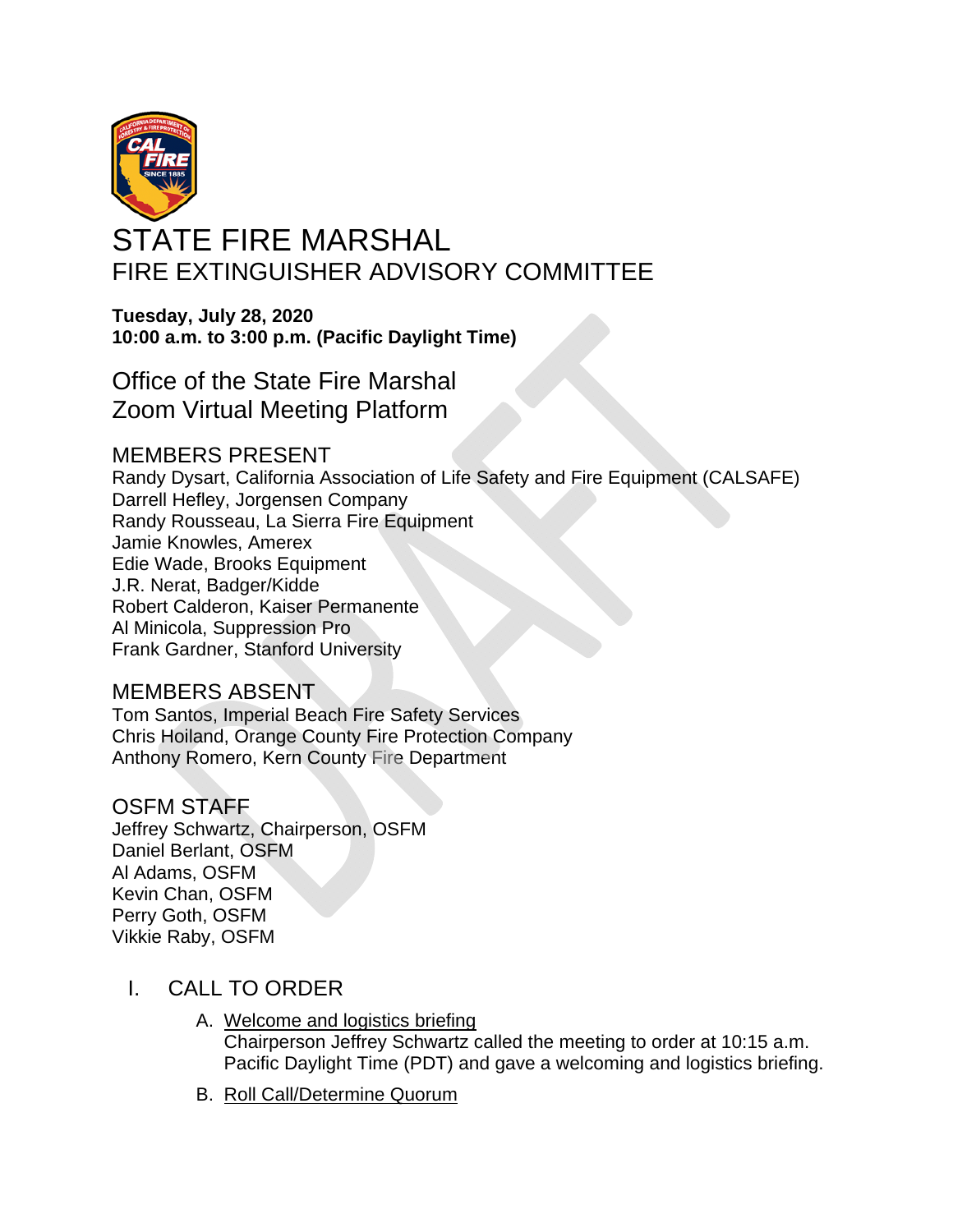All individuals present and on the telephone introduced themselves. Roll was taken and a quorum was present by 8 of 12. Chairperson Jeffrey Schwartz determined that a quorum of Committee members was present.

#### Approval of Previous Minutes

Chairperson Jeffrey Schwartz asked if there were any changes to the minutes of the previous meeting. Darrell Hefley made a motion to approve the minutes from the previous meeting as written and it was seconded by Randy Dysart. All in favor, none opposed, none abstained, motion carried and the minutes were approved.

#### C. Announcements

processing of licensing and response times due to teleworking status for OSFM staff. He also thanked everyone for their patience while we are adjusting to the new normal. Chief Al Adams also shared with the Committee that Governor Newsom has appointed Chief Mike Richwine as the State Fire Marshal, and Chief Wendy Collins as the Assistant State Fire Marshal. Chief Al Adams welcomed everyone to the new virtual meeting platform and stated we will continue using for all future meetings due to the COVID restrictions. He also mentioned that Microsoft Teams may also be utilized for future meetings. He provided an update regarding delays in

Chief Daniel Berlant discussed the upcoming proposed fee increases and briefly explained the necessity of the increases. Essentially, the expenditures for the Division have exceeded the generated yearly revenue and we have no alternative but to raise fees. He updated the Committee on the status of GovMotus improvements that are coming over the next year, including online payment option.

# II. OLD BUSINESS

#### California Code of Regulations, Title 19 and National Fire Protection Association (NFPA) 10 Review Update

Jamie Knowles stated the workgroup has not yet met due to the COVID pandemic. The meeting will be scheduled and the workgroup will be notified.

#### **Standard Signature vs. Tag Signature**

Discussion regarding whether a "tag" signature should be allowed in lieu of a "legal" signature due to space constraints on the tag. Chairperson Jeff Schwartz indicated that he will look into this and will work with Randy Dysart to draft language regarding tag signature as well as digital signature in place of a wet signature. They will bring back to the Committee for review at the next meeting.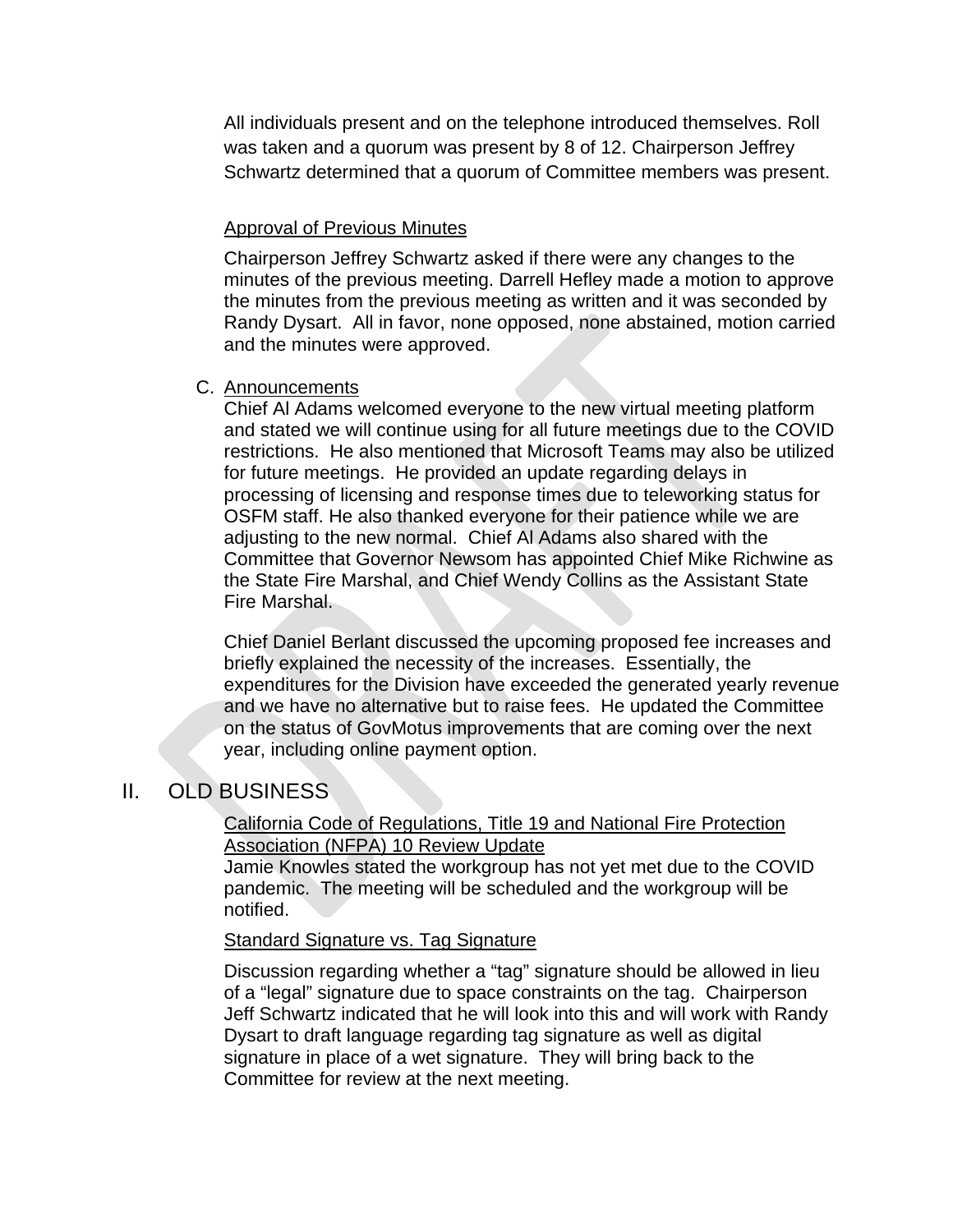# Language Test and Reason for Update Regulations Package 2020

Chairperson Jeff Schwartz states the OSFM is aiming for November for public comment on this package. OSFM is still determining whether the language clean-up will move forward with the proposed fee schedules as one package or whether they will be submitted separately. If submitted separately, it will prevent any language comments from delaying the proposed fee schedule updates and vice versa. Chairperson Jeff Schwartz will keep the group apprised of the progress of this decision.

# Reciprocal Agreement Language

Randy Dysart feels the current reciprocal agreement language is too on file with the OSFM. Chairperson Jeff Schwartz and Randy Dysart will work on developing language and bring back to the Committee for review and discussion. vague and allows loopholes for companies to obtain an agreement from one company but actually take their services to another company. Language needs to be added to clarify what a reciprocal agreement is. A discussion is needed whether a company should be required to utilize services from the agreement company only, or if they are able to have work performed by an alternate company without an existing agreement

# Electronic Equipment Fires

JR Nerat stated there is language regarding delicate electronic equipment in NFPA 10, but no definition of such exists. In theory, any piece of computer equipment could be classified as delicate electronic equipment. JR Nerat and Darrell Hefley will work to develop definition and bring back to the Committee for review and discussion.

# Exchange Package Workgroup

This workgroup will be scheduled to meet. The group will include Jamie Knowles, Randy Rousseau, Edie Wade, and Chairperson Jeff Schwartz.

# Development of Dry Chemical Analysis by a Third Party

to next year when an invite could be extended to the company to give a demonstration/presentation to the group in person. It was discussed amongst the Committee and agreed to table this matter

# III. NEW BUSINESS

Jamie Knowles brought the Element Fire Extinguisher issue to the attention of the group. This is an aerosol product that is being sold online and being brought and shipped into California. It is not UL listed and has not been through any of the approved testing for sales in California that we are aware of. It was suggested that the OSFM consider this issue and take appropriate actions. Chairperson Jeff Schwartz stated he will review and discuss with his Supervisors regarding the best way to address this.